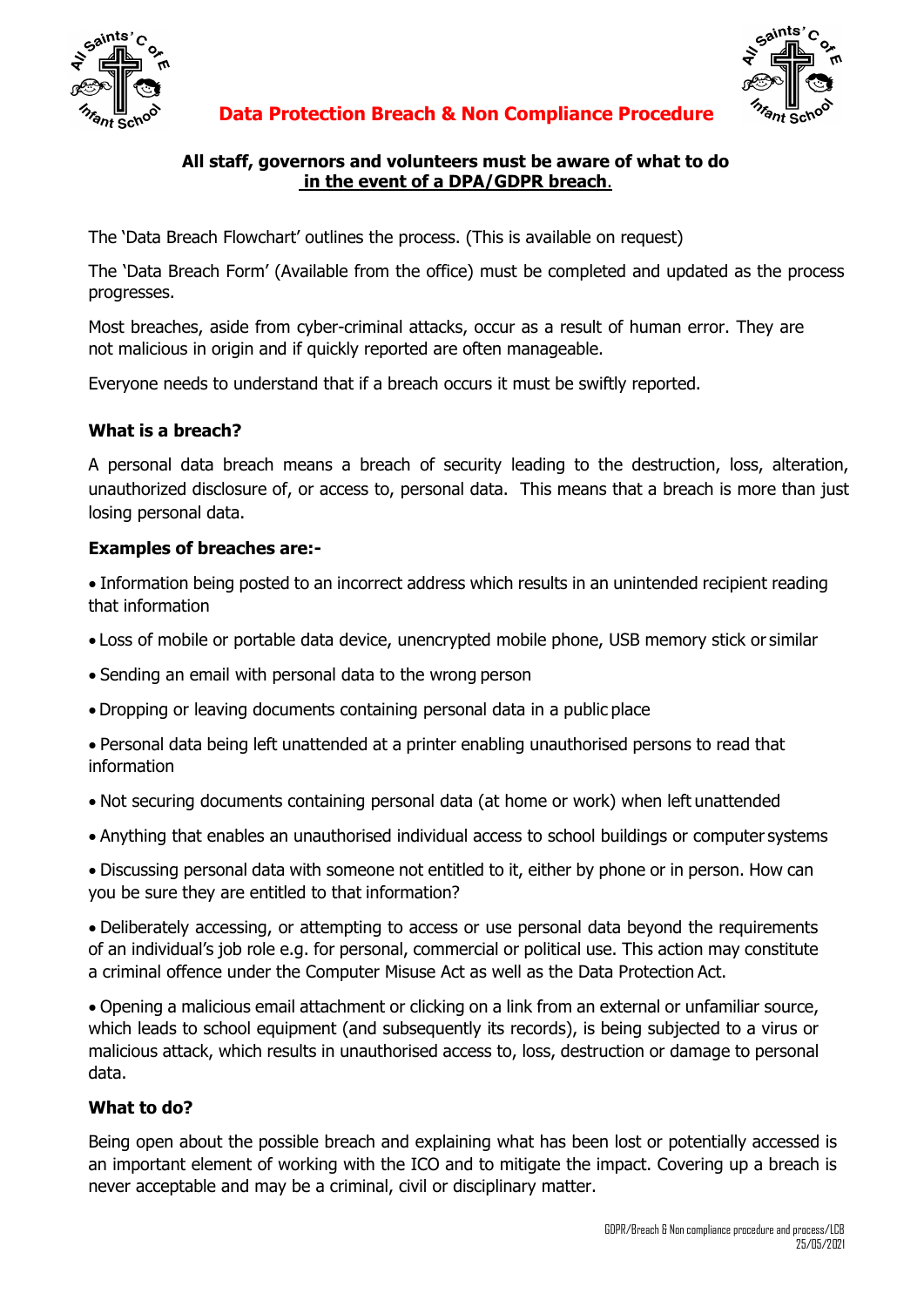Report the breach to the school office and SLT who will advise the schools DPO as soon as possible, this is essential.

The breach notification form will be completed and the breach register updated.

If the personal data breach is likely to result in a risk to the rights and freedoms of the data subjects affected by the personal data breach notification to those people will be done in a coordinated manner with support from the DPO.

The breach will be reported within **72** hours of becoming aware of the breach.

It may not be possible to investigate the breach fully within the 72 hour timeframe. Information about further investigations will be shared with the ICO with support from the DPO.

## **Procedure – Breach notification data controller to data subject**

For every breach the school will consider notification to the data subject or subjects as part of the process. If the breach is likely to be high risk they will be notified as soon as possible and kept informed of actions and outcomes.

The breach and process will be described in clear and plain language.

If the breach affects a high volume of data subjects and personal data records, the most effective form of notification will be used and discussed with the Data Controller with support from the Data Protection Compliance Manager and DPO.

Advice will be taken from the ICO about how to manage communication with data subjects if appropriate.

A post breach action plan will be put into place and reviewed.

## **Evidence Collection**

It may be necessary to collect information about how an information security breach or unauthorised release of data occurred. This evidence gathering process may be used as an internal process (which can include disciplinary proceedings), it may be a source of information for the ICO, it could also be used within criminal or civil proceedings.

This process will be conducted by a suitable member of school staff, which may be the Data Management Compliance Officer or Data Protection Officer, but will be determined depending on the nature of the breach.

Guidance may be required from external legal providers and police may be involved to determine the best way to secure evidence.

A record of what evidence has been gathered, stored and secured must be available as a separate log (See appendix A). Files and hardware must be securely stored, possibly in a designated offsite facility.